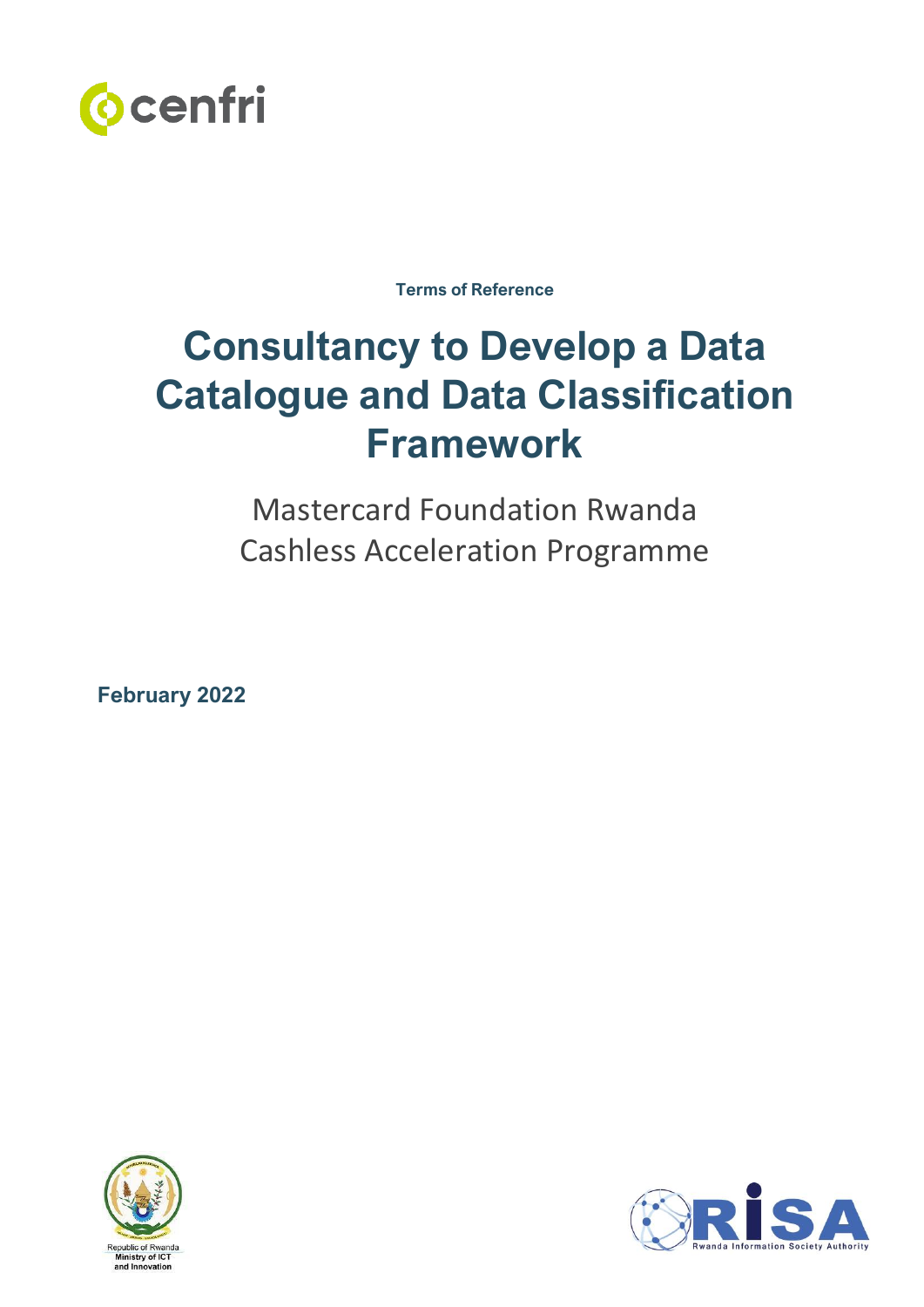# **1. Programme overview**

The [Rwanda Economy Digitalisation Programme](https://cenfri.org/research-themes/rwandan-economy-digitalisation-programme/) is a three-year initiative to support a sustained shift to an inclusive, digitalised economy. It involves all stakeholders to leverage insights from data analysis to improve policymaking, catalyse innovation and, ultimately, improve livelihoods.

This programme, which is hosted by the Government of Rwanda (GoR) through the Ministry of ICT and Innovation (MINICT), is driven by a partnership, with technical support from Cenfri and financial support from the Mastercard Foundation. It builds on work undertaken by Rwandan agencies in partnership with Cenfri over the last five years to better use data to advance financial-sector development and economic inclusion in the country. The datahub for the programme is intended to be hosted by the Rwanda Information Society Authority (RISA). RISA is therefore a primary recipient of the work to be undertaken under this project.

An important component of the programme is to enable data-driven decision-making to ultimately reduce poverty, improve livelihoods and promote financial inclusion through a three-pronged approach:

- Making data and trend analysis easily accessible
- Supporting the application of data to policy actions, and
- Accompanying public sector staff to use data-driven approaches on the job through targeted upskilling

Currently, significant amounts of data are collected in Rwanda but are not optimised for decisionmaking. By establishing a "Data Hub" and growing the local skills required for its utilisation, this programme will enable a significant and sustained transition to evidence-based policymaking, supporting and informing policymakers to better target government services to reach the most vulnerable and promote an inclusive approach to digital transformation.

The GoR recognises the value of using data to inform, measure and monitor national policy implementation. As part of the programme, Cenfri has received several requests from Rwandan stakeholders which have highlighted the need to better understand and catalogue the current data assets owned by the different Ministries and statutory agencies of the GoR. As such, Cenfri is looking for a consultant to support a review of internal government data assets, by creating an initial data catalogue of the data currently held by the GoR and develop a framework of relevant data classification and metrics that ensure the effective and efficient use of this data.

# **2. Project background and objectives**

Rwanda has distinguished itself as a country that has "bet big" on digitalisation as a means to accelerate growth and reduce poverty. With the publication of "Vision 2050"<sup>1</sup> , the GoR charted an ambitious course for achieving rapid digital transformation and demonstrated a clear commitment to embracing the digital economy as a lever for accelerating growth, improving services delivery, and increasing job creation. Digital transformation is the driving force at the heart of this vision, as Rwanda aspires to transform its economy and modernise the lives of all Rwandans.

To achieve its ambitious vision, the Government developed a "Data Revolution Policy" (DRP)<sup>2</sup> , which covers aspects related to rules on data release, privacy safeguards, use of an open licence and technical standards, to ensure that government agencies are equipped with the right capabilities and skills. Front and centre to this strategy is the analysis of "big data", with the aim of producing timely insights to support evidence-based decision-making, enhance transparency and offer opportunities for attaining an innovative data-enabled industry to accelerate social economic development. Moreover,

<sup>1</sup>  [https://www.minecofin.gov.rw/fileadmin/user\\_upload/Minecofin/Publications/REPORTS/National\\_Development\\_Planning\\_and\\_Research/Vision\\_2](https://www.minecofin.gov.rw/fileadmin/user_upload/Minecofin/Publications/REPORTS/National_Development_Planning_and_Research/Vision_2050/English-Vision_2050_Abridged_version_WEB_Final.pdf) [050/English-Vision\\_2050\\_Abridged\\_version\\_WEB\\_Final.pdf](https://www.minecofin.gov.rw/fileadmin/user_upload/Minecofin/Publications/REPORTS/National_Development_Planning_and_Research/Vision_2050/English-Vision_2050_Abridged_version_WEB_Final.pdf)

<sup>2</sup> <http://statistics.gov.rw/publication/rwanda-national-data-revolution-and-big-data>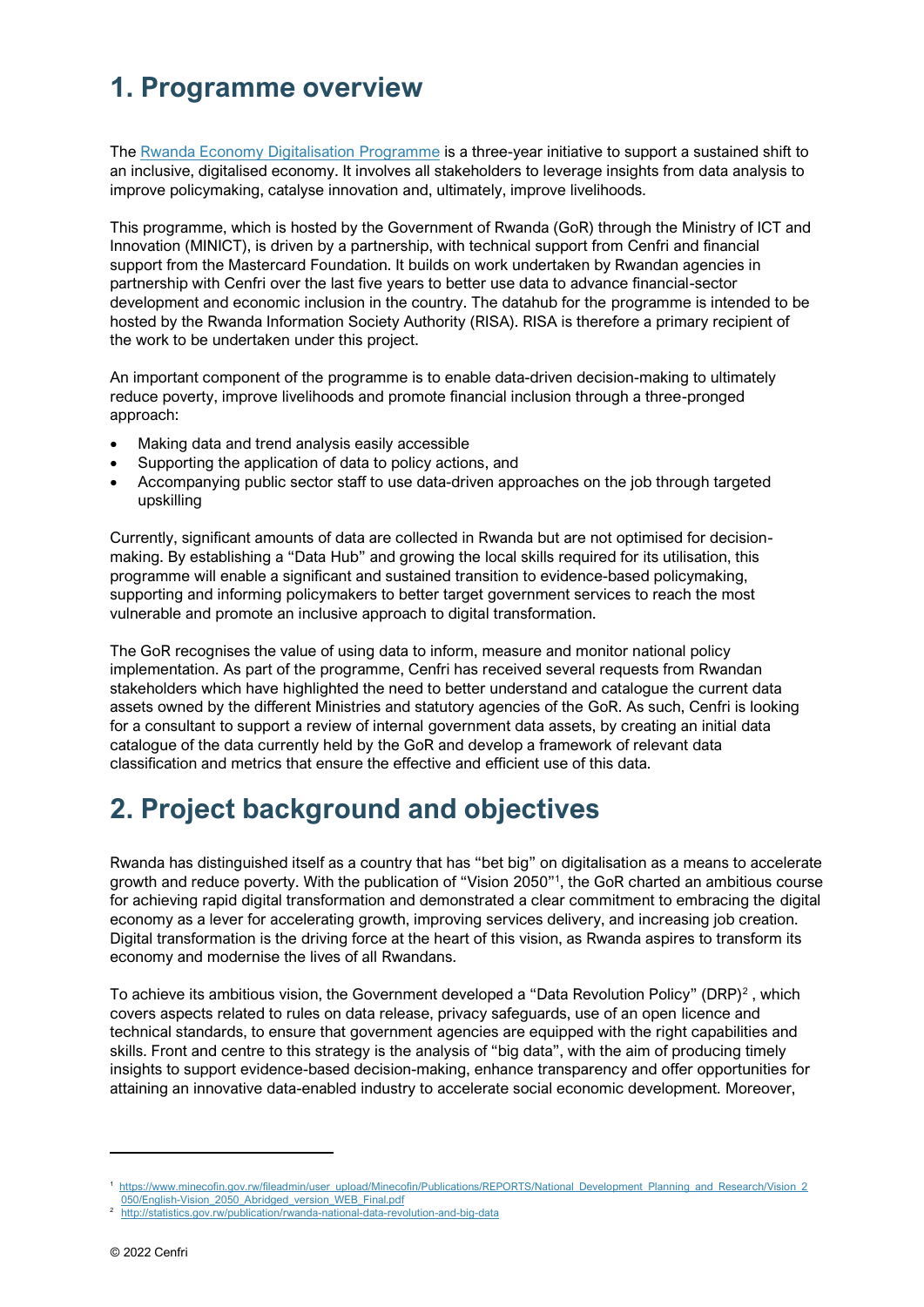Rwanda has recently gazetted Law No. 058/2021<sup>3</sup> of 13/10/2021 relating to the protection of personal data and privacy, which establishes the manner in which personal data should be processed, stored and shared, as well as the rights the data owner has.

However, for Rwanda to fully realise the opportunity that this vision promises, it is important to build a more vibrant and robust data ecosystem in the public sector. Good data governance can contribute to setting a common vision; enhance coherent implementation and coordination; and strengthen the institutional, regulatory, skills and technical foundations to better control and manage the data value cycle.

Currently, there are not yet proper governance frameworks for data management and sharing that guide the existing data-sharing interfaces. For example, many government departments are not aware of data collected by other departments, resulting in high-value administrative data neither being utilised to its full extent, nor being shared even among the Government itself, nor being shared through a one-to-one relationship, often creating unnecessary delays or not guaranteeing the proper security levels.

A full data governance framework for the public sector entails several dimensions, including data strategy, data processing, data standards, data policies, data protection and data sharing. It is not the intention of this project to prepare a comprehensive data governance framework for the government. That is the aim of a larger programme that will kick off later this year. Rather, the focus is on an initial exploration of the data (creating a data catalogue) and developing a data classification.

As such, Cenfri is seeking to hire a consultant to lead a review of internal government data assets, including the creation of a data catalogue of existing datasets, the creation of a classification matrix to determine their sensitivity, and the development of an initial data governance framework for each data class.

### **3. Scope of work**

The focus of the consultancy is to work with GoR institutions to advance the Government's objectives of data-driven decision-making and a digitalised economy. While the final list of participating institutions will be determined in consultation with RISA, it is envisaged that it will include the Rwanda Utilities Regulation Authority (RURA), the National Identification Agency (NIDA), the National Bank of Rwanda (NBR), the Rwanda Development Board (RDB), the Rwanda Social Security Board (RSSB), the Ministry of Health, or the Ministry of Education ("the Project Institutions"). The Project Institutions will be limited to 10.

The consultant will operate in three domains:

- **Data cataloguing:** The consultant will identify existing datasets in the Project Institutions, will identify their current usage and will create a searchable and explorable "Data Catalogue" of the datasets the institutions are currently collecting. This data catalogue should include, among others, details on technical, analysis and operational metadata for each of the included datasets. The aim of this data catalogue is both to gain a holistic understanding of the data currently collected and their current status and to facilitate internal data and external data sharing.
- **Data classification**: Develop a system of data classification, including well-defined classification criteria, and develop in-depth data requirements for each class of information. This will result in the development of the Data Classification Matrix, which is intended to assist the GoR in determining how sensitive each class of data is, how it should be classified and protected, and the level of sharing that should be allowed for both existing data as well as new data that may be collected in the future. This will include establishing an ongoing workflow to classify new or updated data and to develop comprehensive "handling guidelines" for each data class.

<sup>3</sup>  [https://www.minijust.gov.rw/fileadmin/user\\_upload/Minijust/Publications/Official\\_Gazette/2021\\_Official\\_Gazettes/October/OG\\_Special\\_of\\_15.10.2](https://www.minijust.gov.rw/fileadmin/user_upload/Minijust/Publications/Official_Gazette/2021_Official_Gazettes/October/OG_Special_of_15.10.2021_Amakuru_bwite.pdf) [021\\_Amakuru\\_bwite.pdf](https://www.minijust.gov.rw/fileadmin/user_upload/Minijust/Publications/Official_Gazette/2021_Official_Gazettes/October/OG_Special_of_15.10.2021_Amakuru_bwite.pdf)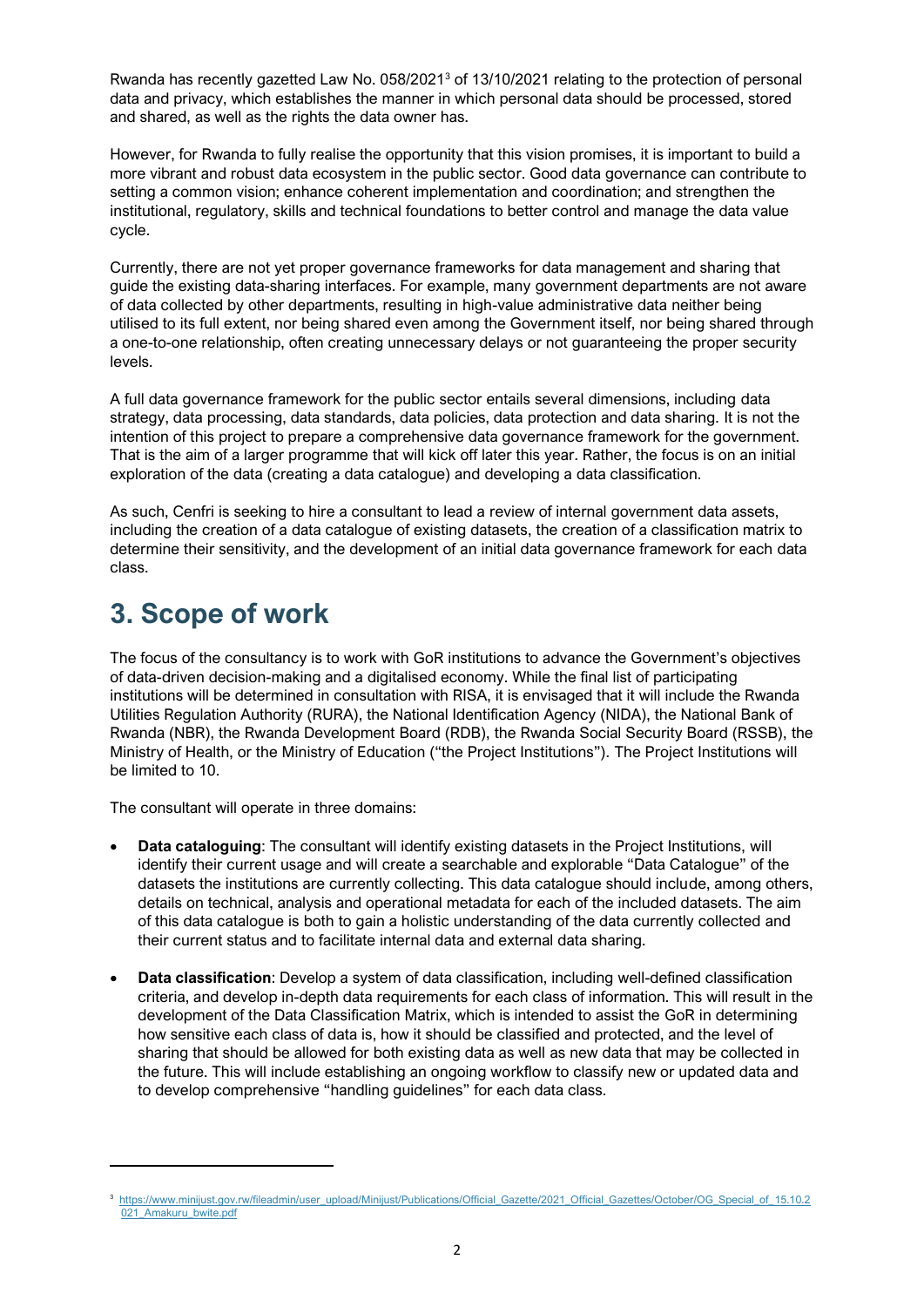• **Training:** In order to support the longer-term effort of the GoR and to ensure sustainability of the project, the consultant will train relevant staff in each institution to familiarise them with the Data Catalogue as well as the requirements and practical application of the Data Classification Matrix. This should be done after the completion of the Data Classification Matrix and its adoption by RISA. Please provide a separate budget for this activity.

#### **Activities**

To this end, the Consultant will perform the following activities:

- Identify the Project Institutions' current databases and create a searchable and explorable Data Catalogue that can be accessed by each Institution and the broader Government. This catalogue should include, among others, a list of associated metadata such as:
	- $\circ$  Technical metadata: description of the variables contained, data dictionaries, entity relationship diagrams (ERD)Analysis metadata: description of the dataset and its use cases, security classifications, and quality indicators (fitness-for-use ratings)
	- $\circ$  Operational metadata: how frequently the data is updated; through what procedure it is updated: manual vs automated; size of dataset and rate of growth; if a time series, history available; and last date updated.
- Develop a system of classification of the various government data assets to support standardised data management practices for the data already collected or available to policymakers and other public agencies. This will require establishing data sensitivity levels to differentiate how to treat various types of classified data and to create a taxonomy to identify each category of data depending on its sensitivity level (for example High, Medium, Low Sensitivity), which will determine the level of access and sharing of each category, as well as clearly define the classification criteria. The system of classification must be broad enough to accommodate most types of data being generated with the ministries and agencies of the GoR.
- Collaborate with Government stakeholders to develop a Data classification Matrix, which includes in-depth requirements for each category of information identified, including (but not limited to):
	- o Provisions on how each category's data is created, accessed, processed, shared, edited, archived and deleted
	- o Ownership of data
	- o Anonymisation requirements
	- o Obligations of each party with regard to data sharing
	- o Data usage and distribution
	- o Data protection and security (including the development of a Data Protection Impact Assessment (DPIA) process to help the institution identify and address the data protection risks for data sharing of each category)
	- $\circ$  Any other relevant data governance provisions that can be adopted across the Government
- Coordinate with the Government stakeholders to gather their inputs and validate the above Data classification Matrix, as well as the criteria to determine the data classification
- Establish an ongoing workflow to classify new or updated data, and develop comprehensive "handling guidelines", i.e., a set of actions that must be taken to protect each of the different classes of data.
- Comment on any gaps or impediments in the current regulatory framework that may impede the application or further development of the Data classification Matrix.
- Training relevant staff in each institution to familiarise them with both the Data Catalogue and how to keep it updated, as well as the requirements and practical application of the Data classification Matrix. This includes training relevant staff at RISA who will be taking over responsibility for overseeing the ongoing classification of new and updated datasets.

# **4. Management and deliverables**

The consultancy is expected to last for a three-month period commencing mid-March 2022. The assignment will involve four separate phases as below: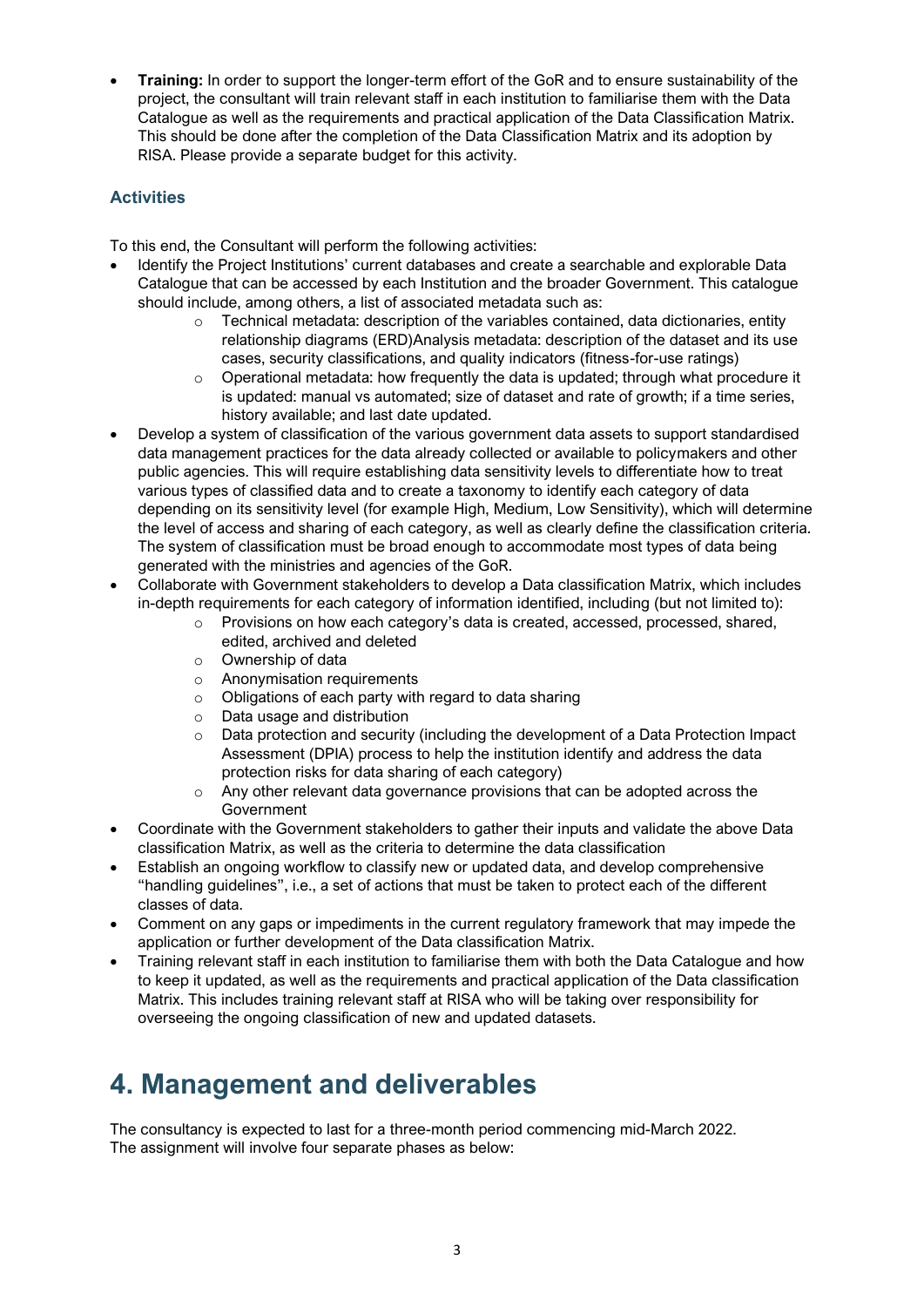| <b>Activity</b>                                                           | <b>Deliverables</b>                                                                                                                                                                                                                                                                                                                                                                                                        |
|---------------------------------------------------------------------------|----------------------------------------------------------------------------------------------------------------------------------------------------------------------------------------------------------------------------------------------------------------------------------------------------------------------------------------------------------------------------------------------------------------------------|
| Kick-off meeting and agreement on<br>approach and methodology (two weeks) | Inception report, setting out the final agreed<br>$\bullet$<br>approach, timeline and deliverables                                                                                                                                                                                                                                                                                                                         |
| Data Cataloguing (two months)                                             | Identify and review each institution's current data<br>$\bullet$<br>sets.<br>Create a searchable and explorable Data<br>Catalogue in Excel for the institutions involved in<br>the project. The consultant will develop a<br>template for approval by Cenfri and RISA before<br>starting to compile the data catalogue.                                                                                                    |
| Data Classification (1 month)                                             | Develop a system of classification of the various<br>$\bullet$<br>government data assets.<br>Develop in-depth requirements for each category<br>$\bullet$<br>of information identified.<br>Finalise an agreed Data classification Matrix.<br>٠<br>Establish an ongoing workflow to classify new or<br>$\bullet$<br>updated data.<br>Develop comprehensive "handling guidelines" for<br>$\bullet$<br>each category of data. |
| Training (to be confirmed - and thus<br>separately budgeted for)          | Conduct training to relevant staff in each<br>$\bullet$<br>institution to familiarise them with both the Data<br>Catalogue and the Data classification Matrix.                                                                                                                                                                                                                                                             |

The consultant will report to the Cenfri Program Lead and the Policy Lead based in Rwanda.

The project involves multiple institutions. The consultant will therefore work closely with several institutions and individuals:

- RISA, who will designate a staff member to work on the project with Cenfri and the consultant
- The Chief Digital Officers4 (CDOs) in the Project Institutions
- The legal counsel of MINICT and RISA throughout the project (The nature of the cooperation will be determined by the consultant in consultation with MINICT and included in the Inception report.)
- Cenfri's technical partner (71point4) to consult for guidance on technical data specification, for example on data quality and technical infrastructure

The consultant will have access to legal counsel at ENS Africa's Rwanda office. This will be for consultations and legal guidance. The scope of work to be allocated to ENS will be agreed between the Consultant and the Cenfri Program Lead.

Extensive interviews and communication with Rwandan partners on the ground are expected throughout the project.

Travel to Rwanda will be required. We envision two separate missions: an initial fact-finding mission (which can be followed by further exploration online), as well as a follow-up mission to assess progress. Considering the ongoing COVID-19 pandemic, we require the consultant to be flexible and make any reasonable adjustment to be able to travel. Respondents to the TORs must familiarise themselves with the Covid requirements for travelling to Rwanda, including the need for vaccination.

### **5. Consultant requirements**

The consultant must meet the following requirements:

<sup>4</sup> Chief Digital Officers are responsible for the digital transformation of their designated line ministries. Part of their responsibilities are to oversee the data assets of the government institution they are associated with.